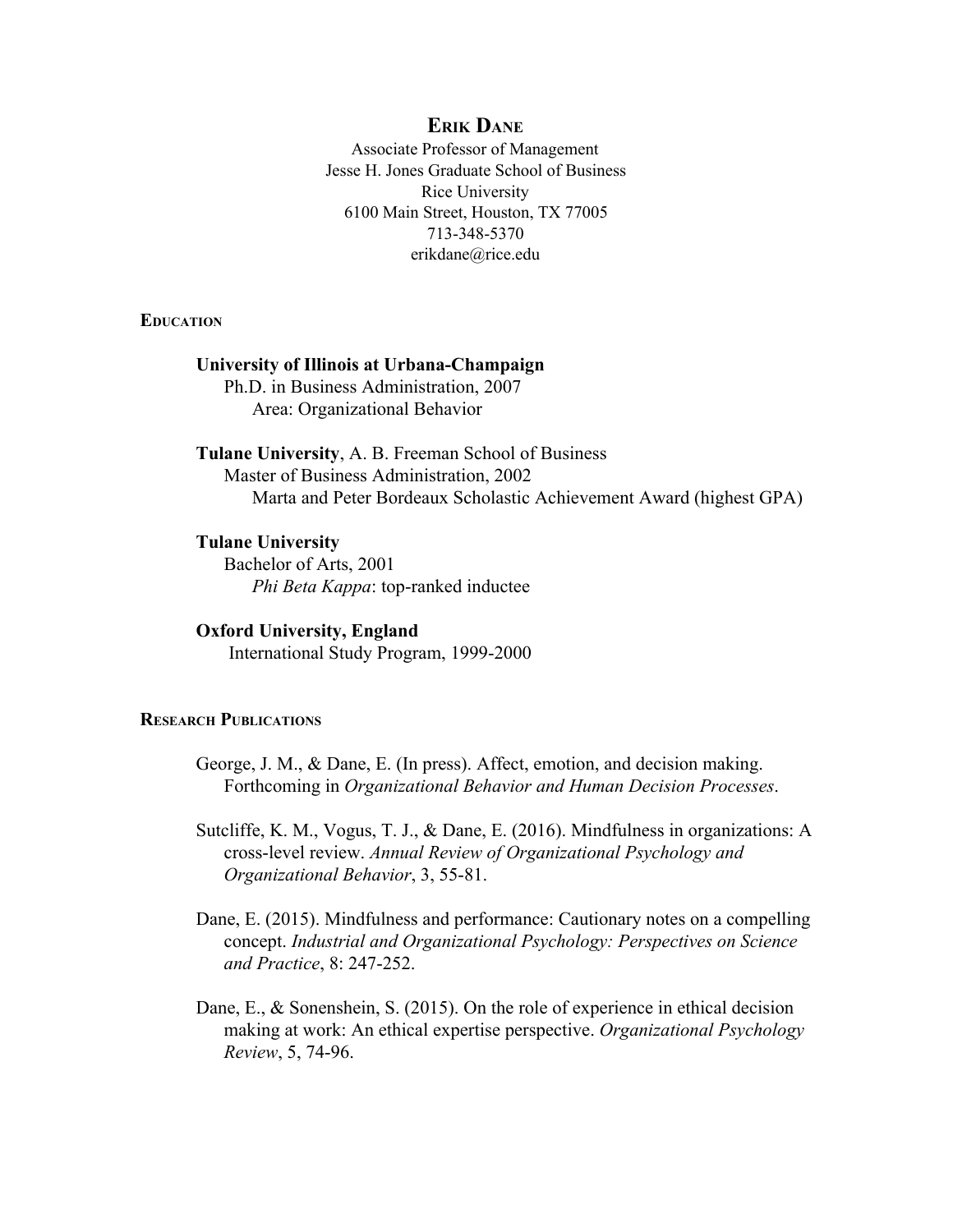- Dane, E., & George, J. M. (2014). Unpacking affective forecasting and its ties to project work in organizations. *Academy of Management Review*, 39, 181-201.
- Dane, E., & Brummel, B. J. (2014). Examining workplace mindfulness and its relations to job performance and turnover intention. *Human Relations*, 67, 105128.

Invited podcast: [http://hum.sagepub.com/site/podcast/podcast\\_dir.xhtml](http://hum.sagepub.com/site/podcast/podcast_dir.xhtml)

- George, J. M., & Dane, E. (2014). Taking a deeper look at hard times and worker  $w$ ell-being. *Industrial and Organizational Psychology: Perspectives on Science and Practice*, 7, 573-576.
- Vough, H. C., Cardador, M. T., Bednar, J. S., Dane, E., & Pratt, M. G. (2013). What clients don't get about my profession: A model of perceived role-based image discrepancies. *Academy of Management Journal*, 56, 1050-1080.
- Dane, E. (2013). Things seen and unseen: Investigating experience-based qualities of attention in a dynamic work setting. *Organization Studies*, 34, 4578.
- Dane, E., Rockmann, K. W., & Pratt, M. G. (2012). When should I trust my gut? Linking domain expertise to intuitive decision-making effectiveness. *Organizational Behavior and Human Decision Processes, 119, 187-194.*
- Dane, E. (2011). Paying attention to mindfulness and its effects on task performance in the workplace. *Journal of Management*, 37, 997-1018.
- Dane, E. (2011). Changing the tune of academic writing: Muting cognitive entrenchment. *Journal of Management Inquiry*, 20, 332-336.
- Dane, E., Baer, M., Pratt, M. G., & Oldham, G. R. (2011). Rational versus intuitive problem solving: How thinking "off the beaten path" can stimulate creativity. *Psychology of Aesthetics, Creativity, and the Arts*, 5, 312.
- Cardador, M. T., Dane, E., & Pratt, M. G. (2011). Linking calling orientations to organizational attachment via organizational instrumentality. *Journal of Vocational Behavior*, 79, 367-378.
- Dane, E. (2011). Capturing intuitions 'in flight': Observations from research on attention and mindfulness. In M. Sinclair (Ed.), *Handbook of Intuition* Research (pp. 217-226). Cheltenham, UK: Edward Elgar.
- George, J. M., & Dane, E. (2011). Workers as whole people with their own objectives. *Industrial and Organizational Psychology: Perspectives on Science and Practice*, 4, 109-111.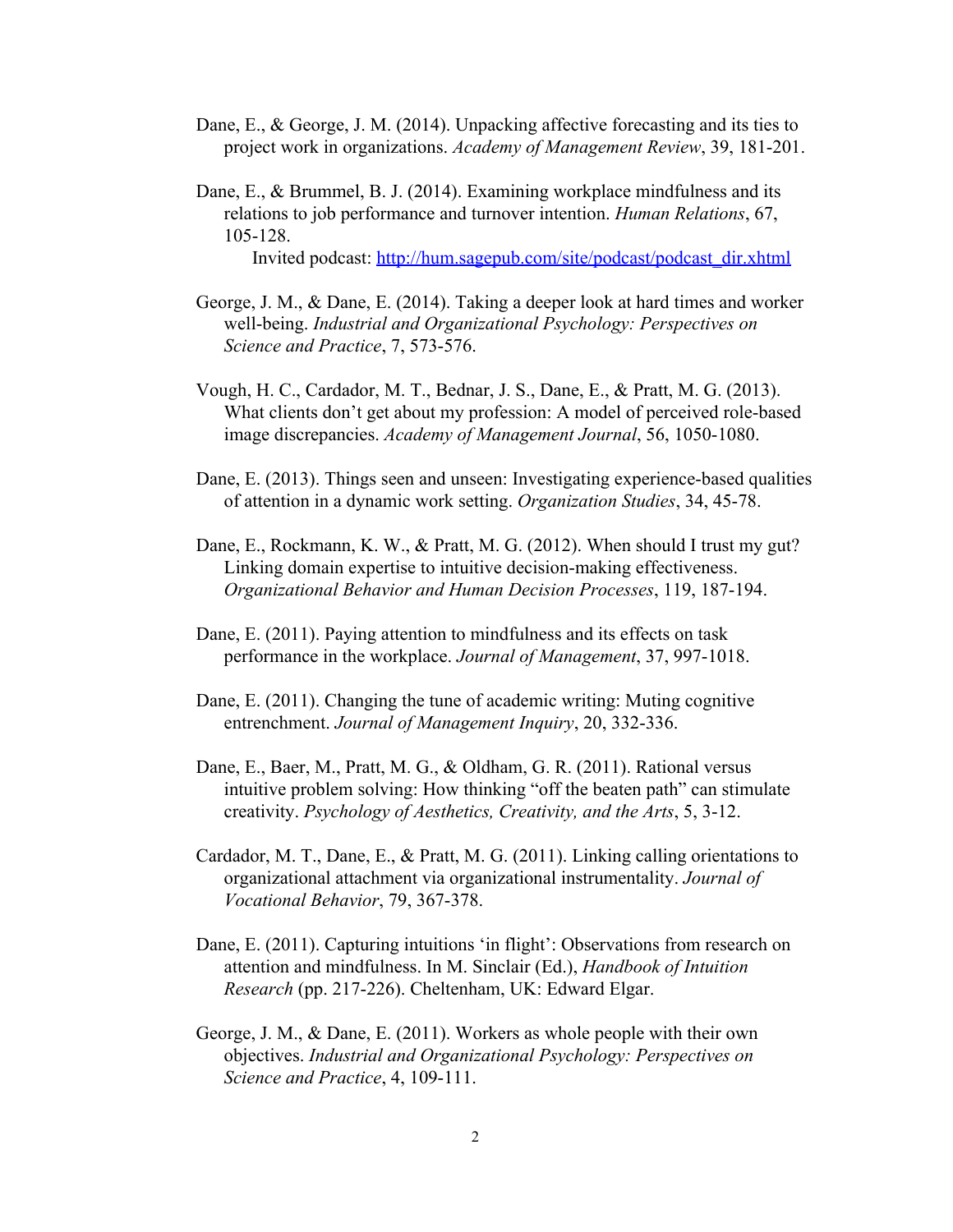- Dane, E. (2010). Reconsidering the trade-off between expertise and flexibility: A cognitive entrenchment perspective. *Academy of Management Review*, 35, 579-603.
- Dane, E., & Pratt, M. G. (2009). Conceptualizing and measuring intuition: A review of recent trends. In G. P. Hodgkinson & J. K. Ford (Eds.), *International Review of Industrial and Organizational Psychology*, Vol. 24 (pp. 140). Chichester, UK: Wiley.
- Dane, E., & Pratt, M. G. (2007). Exploring intuition and its role in managerial decision making. *Academy of Management Review*, 32, 3354. **(AMR 2007 Best Paper Award)**

## **AWARDS & HONORS**

Scholarship Excellence Award, Jones Graduate School of Business (2013, 2014)

*Academy of Management Review* 2007 Best Paper Award ("Exploring Intuition and its Role in Managerial Decision Making")

Outstanding Reviewer Award, *Academy of Management Review* (2013)

Reviewer Service Award, MOC Division, Academy of Management (2014)

List of Teachers Ranked as Excellent by their Students, University of Illinois (2005, 2006)

#### **INVITED TALKS**

University of Southern Denmark: *Where is my mind? Theorizing mind wandering and its performance-related consequences in organizations.* April 7, 2016.

INSEAD: *The mindful wanderer: Exploring mind wandering and tapping its performance-related potential.* February 12, 2016.

Harvard University, Learning Innovations Laboratory (Graduate School of Education): *Cognitive entrenchment: Understanding and resisting a key threat to flexible expertise*. October 22, 2014.

The Wharton School, University of Pennsylvania: *Zoning out or breaking through? Exploring mind wandering in the workplace*. November 15, 2013.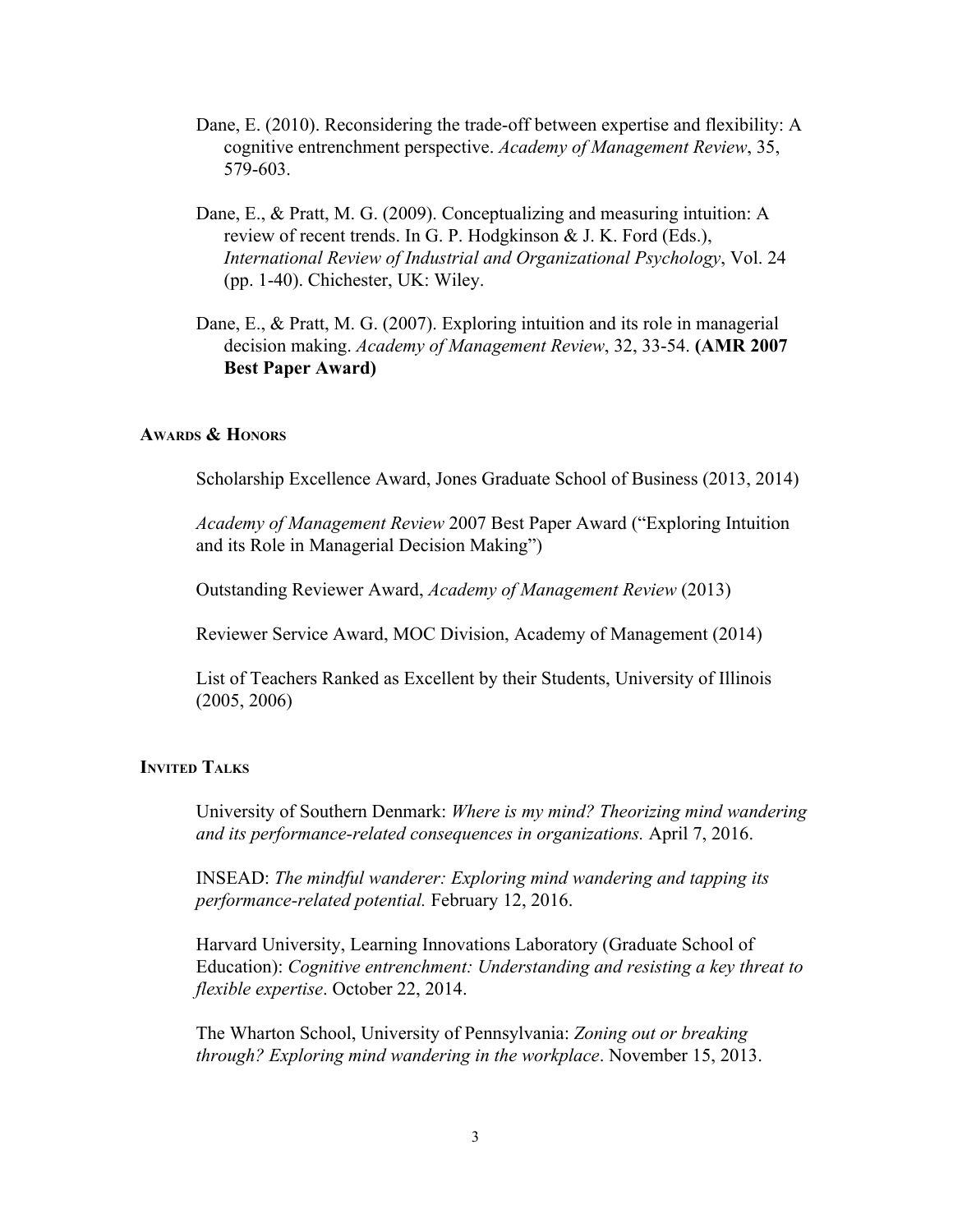Olin Business School, Washington University in St. Louis: *Where is my mind? Exploring mindfulness in the workplace*. April 6, 2012.

#### **CONFERENCE PRESENTATIONS & OTHER ROLES**

Dane, E., & Baer, M. *Zoning out or breaking through? Exploring daydreaming and its consequences in the workplace*. Paper presented at the 2014 Society for Industrial and Organizational Psychology Conference, Honolulu, HI.

Dane, E., & Brummel, B. J. *Examining workplace mindfulness and its relations to job performance and turnover intention*. Paper presented at the 2013 Academy of Management Meeting, Orlando, FL.

Dane, E. *Mindfulness at work: Performance outcomes and research considerations*. Talk delivered at the 2013 Academy of Management Meeting, Orlando, FL, as part of a Professional Development Workshop (PDW): *Eastern mindfulness at work: The cutting edge of scholarship*.

Pratt, M. G., Lepisto, D. A., & Dane, E. *Trust under fire: Judgments of trustworthiness as occupationallysituated labeling in firefighting*. Paper presented at the 2013 Academy of Management Meeting, Orlando, FL.

Dane, E. *Mindfulness in the workplace: Key questions*. Talk delivered at the 2012 Academy of Management Meeting, Boston, MA, as part of a Professional Development Workshop (PDW): *Mindfulness research and practice: Building bridges across disciplines*.

Dane, E. *Reading as a critical part of the research process*. Talk delivered at the 2011 Academy of Management Meeting, San Antonio, TX, as part of a Professional Development Workshop (PDW): *The productivity process: Research tips and strategies from prolific junior faculty*.

Dane, E. *The benefits of "being there": Unpacking the performance-related outcomes of mindfulness*. Paper presented at the 2010 Academy of Management Meeting, Montreal, Canada.

Dane, E. *An overview of mindfulness research*. Talk delivered at the 2009 Academy of Management Meeting, Chicago, IL, as part of a Professional Development Workshop (PDW): *A mindfulness mélange: Developing skills for researching mindfulness in and of organizations*.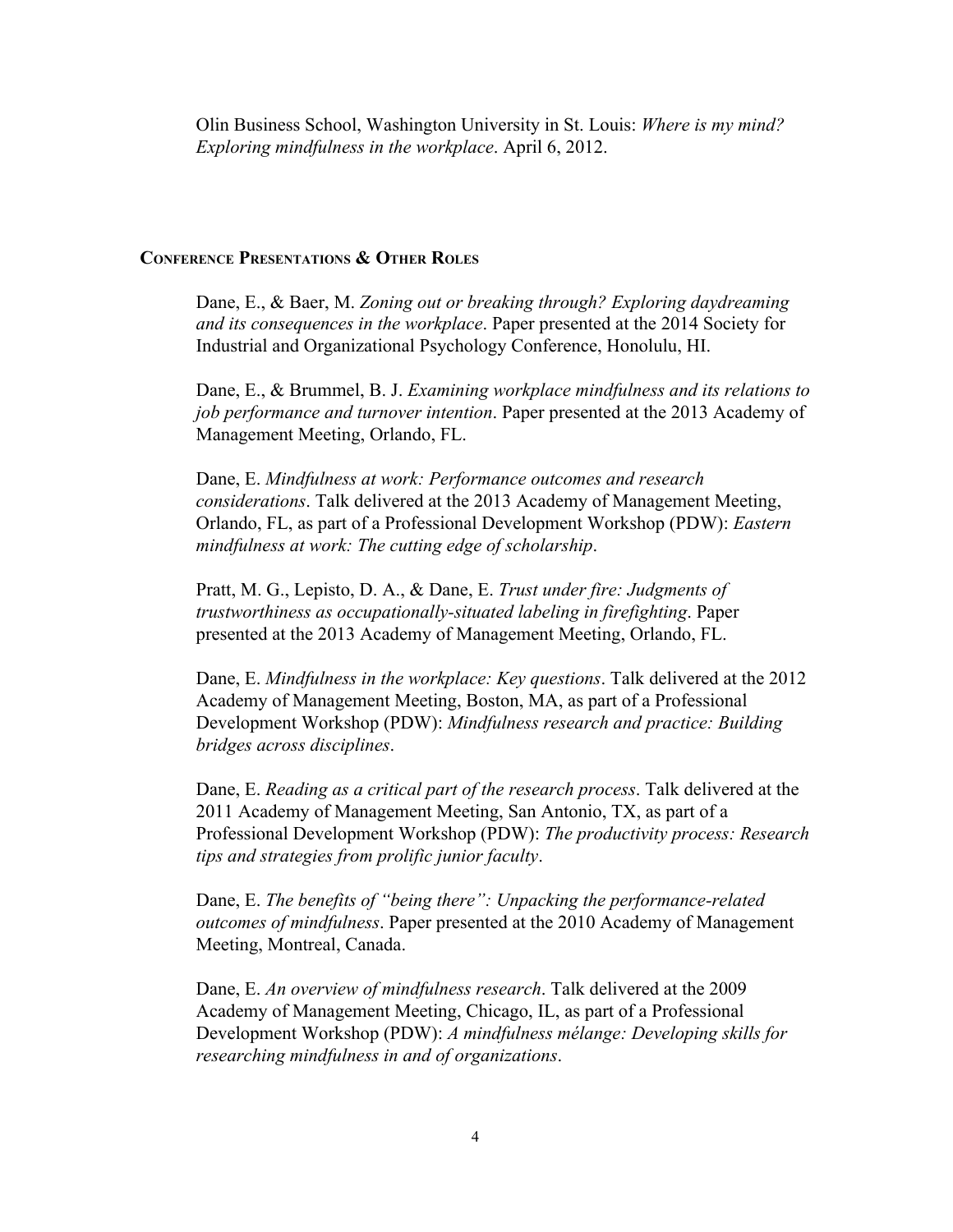Dane, E. *Examining experience and its role in dynamic versus static decision-making effectiveness.* Paper presented at the 2008 Academy of Management Meeting, Anaheim, CA.

Dane, E. *Beginner's mind: Circumventing the tradeof between expertise and creativity*. Paper presented at the 2008 Academy of Management Meeting, Anaheim, CA.

Vough, H. C., Cardador, M. T., & Dane, E. *Do you see what I see? The content and consequences of outsider perceptions of professions*. Paper presented at the 2008 Academy of Management Meeting, Anaheim, CA.

Cardador, M. T., Pratt, M. G., & Dane, E. *Meaning matters: The implications of calling vs. career orientations*. Paper presented at the 2007 Academy of Management Meeting, Philadelphia, PA.

Dane, E. *Measuring intuition: Assessing where we are and where we might go*. Paper presented at the 2006 Academy of Management Meeting, Atlanta, GA.

Dane, E., Baer, M., Pratt, M. G., & Oldham, G. R. *Of the beaten path: Nontypical thinking and creativity*. Paper presented at the 2006 Society for Industrial and Organizational Psychology Conference, Dallas, TX.

Dane, E., Rockmann, K., & Pratt, M. G. *Should I trust my gut? The role of task characteristics in intuitive and analytical decision-making. Paper presented at the* 2005 Academy of Management Meeting, Honolulu, HI.

Cardador, M. T., Dane, E., & Pratt, M. G. *Understanding patterns of professional and organizational identification: A Multimethod study*. Paper presented at the 2005 Academy of Management Meeting, Honolulu, HI.

Dane, E. *Expertise and creativity: Solving the riddles*. Paper presented at the 2005 Midwest Academy of Management Meeting, Chicago, IL.

Dane, E., & Pratt, M. G. *Intuition: Its boundaries and role in organizational decision-making*. Paper presented at the 2004 Academy of Management Meeting, New Orleans, LA.

## **Other Roles**

[Workshop Organizer] *Getting past the first page: World class scholars and authors on the craft of writing a book*. 2015 Academy of Management Meeting, Vancouver, Canada.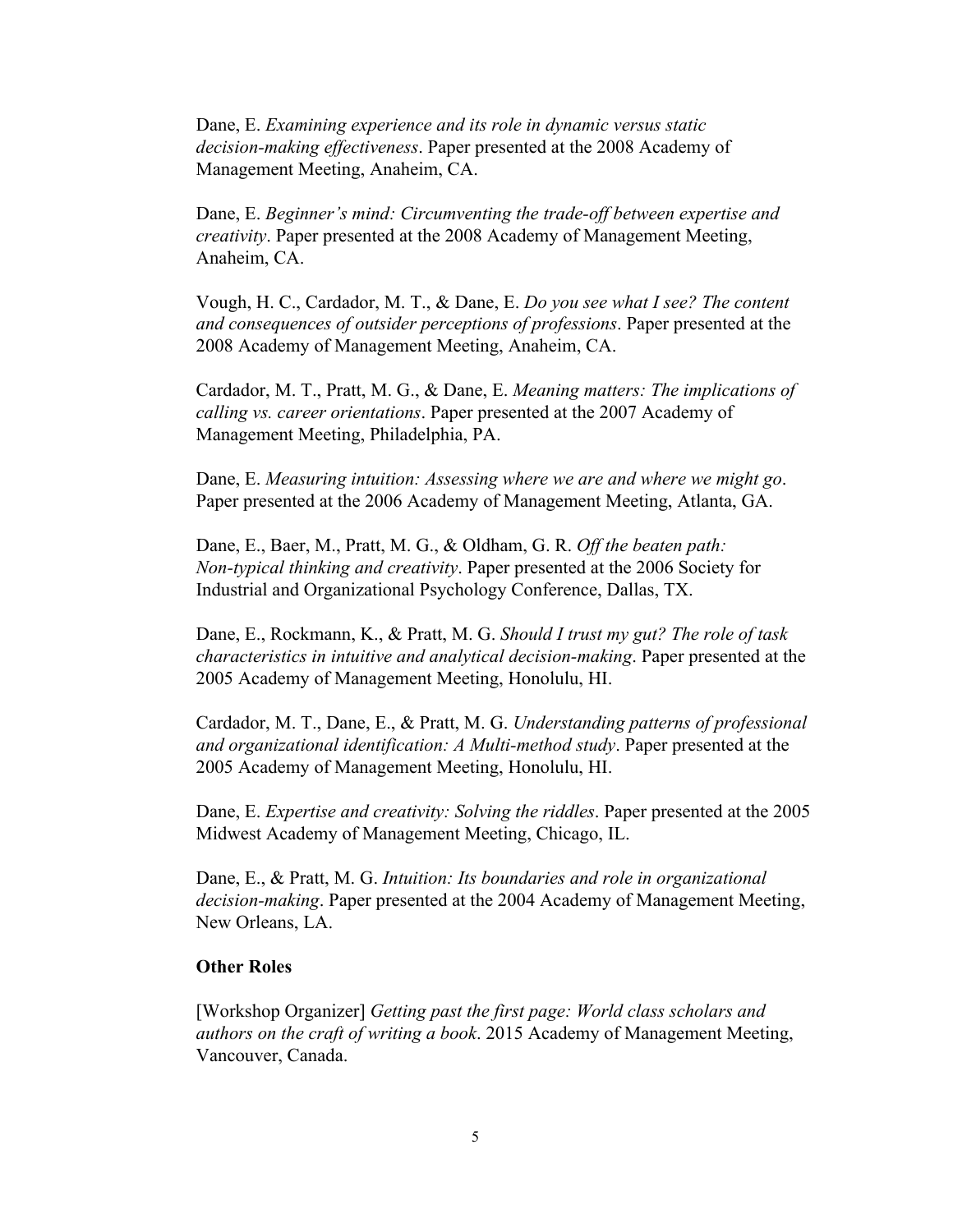[Workshop Organizer] *Empowering words: Achieving high quality writing in management and organizational studies*. 2014 Academy of Management Meeting, Philadelphia, PA.

[Workshop Organizer] *A mindfulness mélange: Developing skills for researching mindfulness in and of organizations*. 2009 Academy of Management Meeting, Chicago, IL.

[Symposium Organizer] *Fostering and assessing managerial intuition: On the importance of managing from the "gut."* 2006 Academy of Management Meeting, Atlanta, GA.

## **MEDIA MENTIONS**

"Can mindfulness fill corporate America with better, happier workers?" *Pacific Standard.* July 21, 2016.

https://psmag.com/can-mindfulness-fill-corporate-america-with-better-happier-wo [rkers1bff8996a27#.cstmbqqgv](https://psmag.com/can-mindfulness-fill-corporate-america-with-better-happier-workers-1bff8996a27#.cstmbqqgv)

"Why your idea of success might be making you miserable." *Fast Company*. April 13, 2016.

http://www.fastcompany.com/3058773/why-your-idea-of-success-might-be-maki ng-you-miserable

"Don't bother with Zen – Stress helps you perform better." *New York Post*. March 13, 2016.

http://nypost.com/2016/03/13/dont-bother-with-zen-stress-helps-you-perform-bett [er/](http://nypost.com/2016/03/13/dont-bother-with-zen-stress-helps-you-perform-better/)

"Meditation helps people feel better. Can it help you work smarter too?" *Bloomberg Businessweek*. February 12, 2014. http://www.businessweek.com/articles/2014-02-12/meditation-makes-people-feel-

better-dot-can-it-help-you-work-smarter-too

"Mindfulness as a foundation for organizational effectiveness." *Huffington Post*. January 17, 2014.

http://www.huffingtonpost.com/jacqueline-carte/corporate-based-mindfulness\_b [4597952.html](http://www.huffingtonpost.com/jacqueline-carte/corporate-based-mindfulness_b_4597952.html)

"Using gut instinct." *Allure Magazine*. June 2013. http://www.allure.com/beauty-trends/health/2013/using-gut-instinct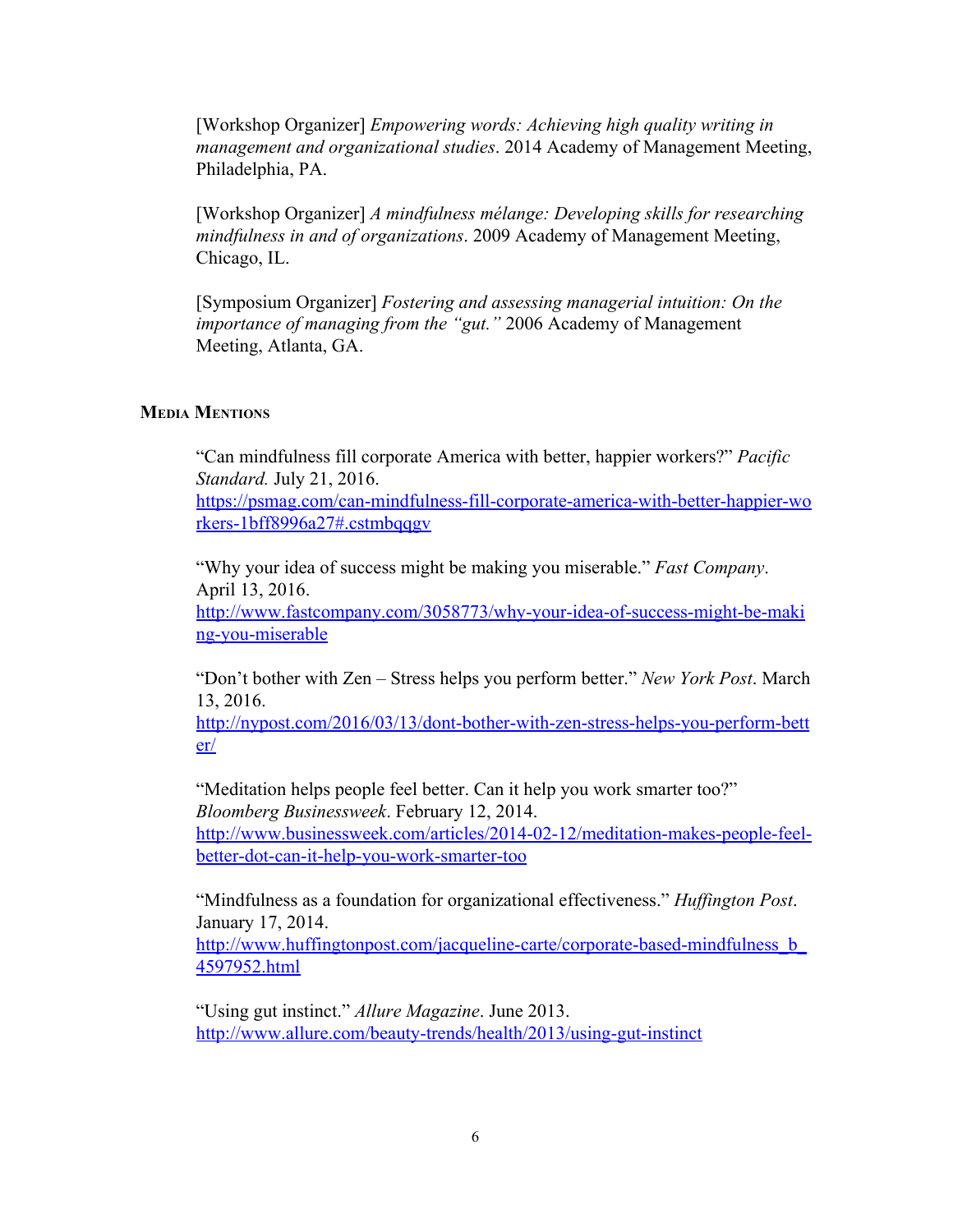"Trust your gut this Christmas." *Daily Mail*. December 21, 2012 http://www.dailymail.co.uk/sciencetech/article-2251683/Trust-gut-Christmas-Ho w-buying-presents-minute-actually-HELP-choose-perfect-gift.html

"Relying on intuition – Should you always trust your gut feelings?" *Management Today*. November 1, 2012 http://www.managementtoday.co.uk/news/1155928/Relying-intuition---always-tr ust-gut-feelings

"Expand your mindfulness." *Management Today*. May 31, 2012 http://www.managementtoday.co.uk/features/1133191/expand-mindfulness/

## **TEACHING EXPERIENCE**

# **Jesse H. Jones Graduate School of Business (2007 – present)**

Degree Program Courses

MGMT 809 (Organizational Behavior – Executive MBA)

MGMP 510 (Organizational Behavior – Professional MBA)

MGMT 510 (Organizational Behavior – Full Time MBA)

MICO 604 (Mindfulness and Safety in High-Reliability Organizations – MBA Elective)

BUSI 310 (Leading People in Organizations – Undergraduate Course)

Executive Education Courses

Emerging Leaders Program (ELP): Negotiations and Decision Making

Rice Advanced Management Program (RAMP): Decision Making

### **University of Illinois at UrbanaChampaign (2005 – 2006)**

BADM 310 (Management and Organizational Behavior)

#### **ACADEMIC SERVICE**